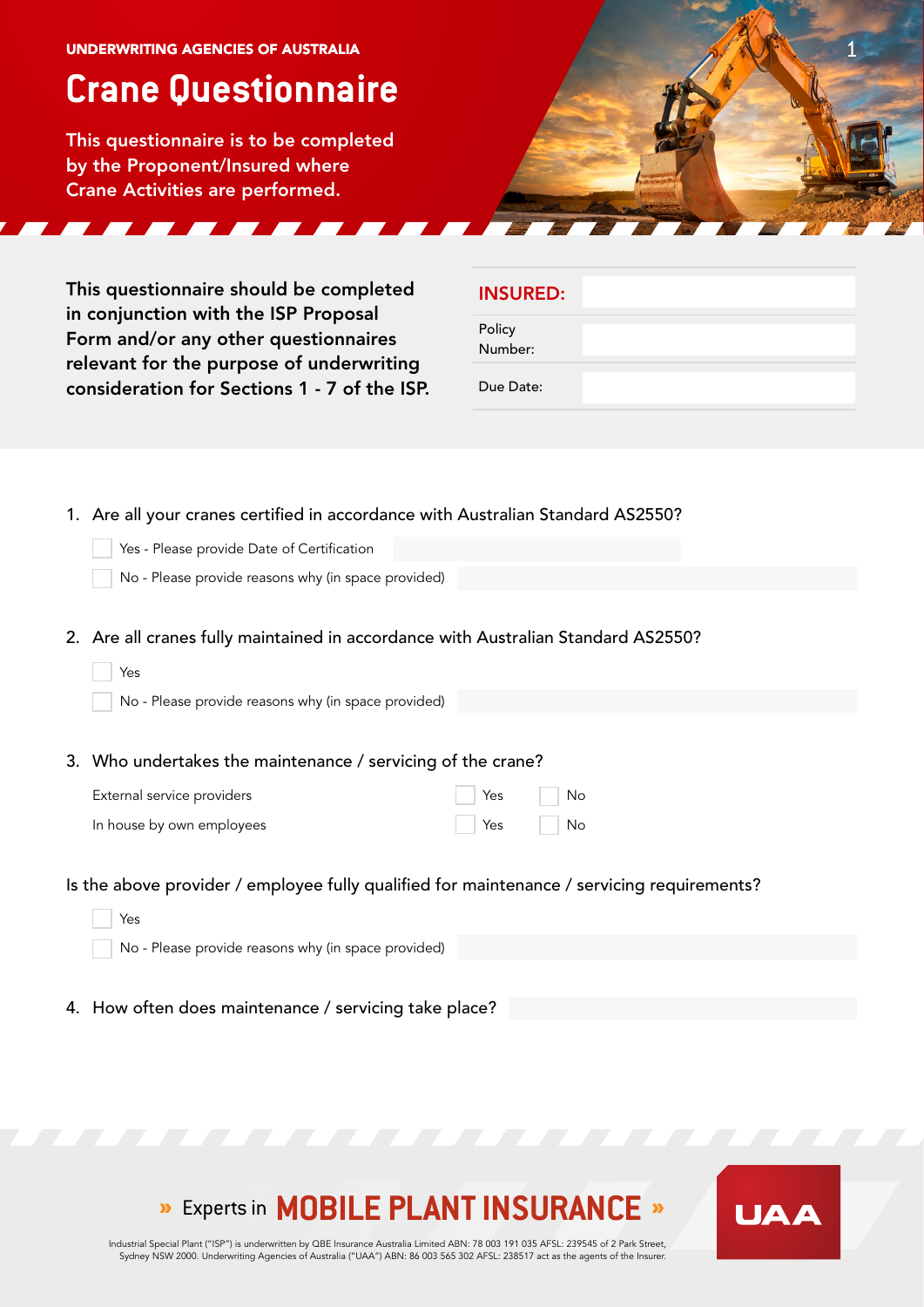5. Prior to the commencement of a lift, is a JSA (Job Safety Analysis) or SWMS (Safe Work Method Statement) completed by a supervisor or manager?

| Yes                                                              |
|------------------------------------------------------------------|
| No - Please provide reasons why (in space provided)              |
|                                                                  |
| 6. Does the Insured/proponent undertake dual lifting activities? |

Yes - If yes, please provide who is responsible for the JSA (Job Safety Analysis);

No

#### 7. Does the Insured/proponent undertake activities with an exposure to (including dry hire)?

If yes, please provide a full description of work performed, location of work, for whom such work is being performed, contractual obligations, risk analysis etc;

| Wind Farms           | Yes | No                          |  |  |
|----------------------|-----|-----------------------------|--|--|
| Railways             | Yes | $\overline{\phantom{a}}$ No |  |  |
| Airports             | Yes | $\overline{\phantom{a}}$ No |  |  |
| Overhead Power Lines | Yes | No.                         |  |  |

#### 8. Does the Insured/proponent undertake activities with an exposure to water?

If yes, please provide a full description of work performed, location of work, for whom such work is being performed, contractual obligations etc;

| <b>Stevedoring Activities</b>         | Yes | No |  |
|---------------------------------------|-----|----|--|
| Crane Operations on Watercraft/Barges | Yes | No |  |

If cover is required for these operations a questionnaire for "*Placement of Machines Working on Watercraft*" will need to be completed.

#### 9. Please advise the goods on hook limit required for:

| <b>Section 3 – Damage to Lifted Goods</b>                         |           |             |        |  |  |  |  |
|-------------------------------------------------------------------|-----------|-------------|--------|--|--|--|--|
| \$250,000                                                         | \$500,000 | \$1,000,000 | Other: |  |  |  |  |
| Section 7 - Property in Your Physical Possession or Legal Control |           |             |        |  |  |  |  |
| \$250,000                                                         | \$500,000 | \$1,000,000 | Other: |  |  |  |  |
|                                                                   |           |             |        |  |  |  |  |

# **»** Experts in **MOBILE PLANT INSURANCE** »

Industrial Special Plant ("ISP") is underwritten by QBE Insurance Australia Limited ABN: 78 003 191 035 AFSL: 239545 of 2 Park Street, Sydney NSW 2000. Underwriting Agencies of Australia ("UAA") ABN: 86 003 565 302 AFSL: 238517 act as the agents of the Insurer.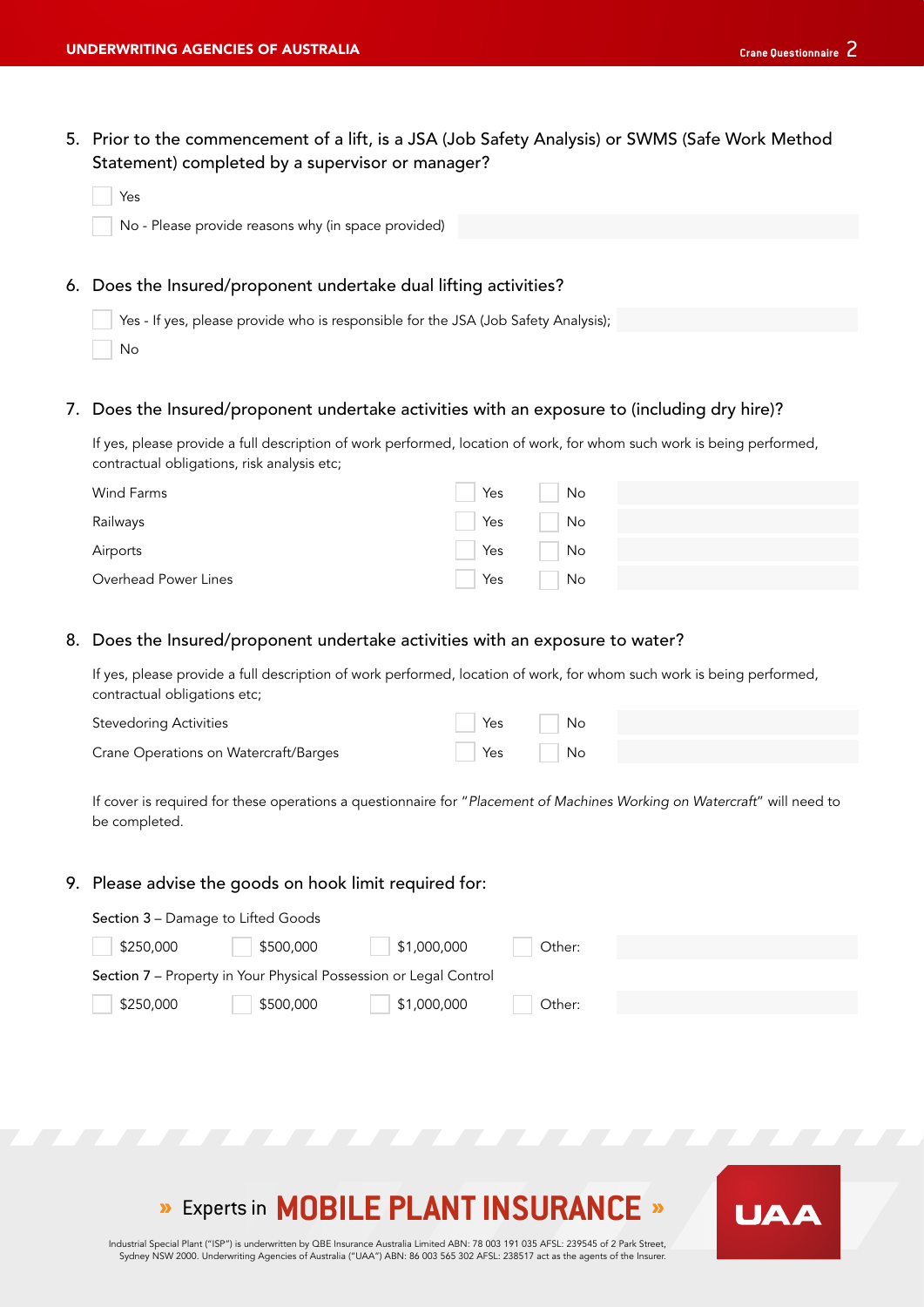## 10. Does the Insured/proponent undertake lifts for the below equipment?

If yes, please provide a full description of goods being lifted, location of work, for whom such work is being performed, contractual obligations etc;

| Medical / Diagnostic Equipment | Yes |
|--------------------------------|-----|
|                                | No  |
|                                |     |
| Electronic Equipment           | Yes |
|                                | No  |
|                                |     |
| Defence Force Equipment        | Yes |
|                                | No  |

11. Do you have any ongoing contracts with any Principal that involves frequent lifting of property in excess of \$250,000?

| Yes - Please provide reasons why (in space provided) |
|------------------------------------------------------|
| No.                                                  |

- 12. How many lifts were undertaken for property valued in excess of \$250,000 in the last 12 months?
- 13. Approximately how many lifts will be undertaken for property valued in excess of \$250,000 in the coming 12 months?
- 14. Does the Insured/proponent have any "Wet Hire" contracts in place that are required to be signed before the commencement of any lift that excludes liability for damage to property being lifted?

| Yes - Please provide reasons why (in space provided) |  |
|------------------------------------------------------|--|
| No.                                                  |  |

15. Do you have any ongoing training requirements for the operators to maintain competency?

| Yes - Please provide reasons why (in space provided) |
|------------------------------------------------------|
| l No                                                 |

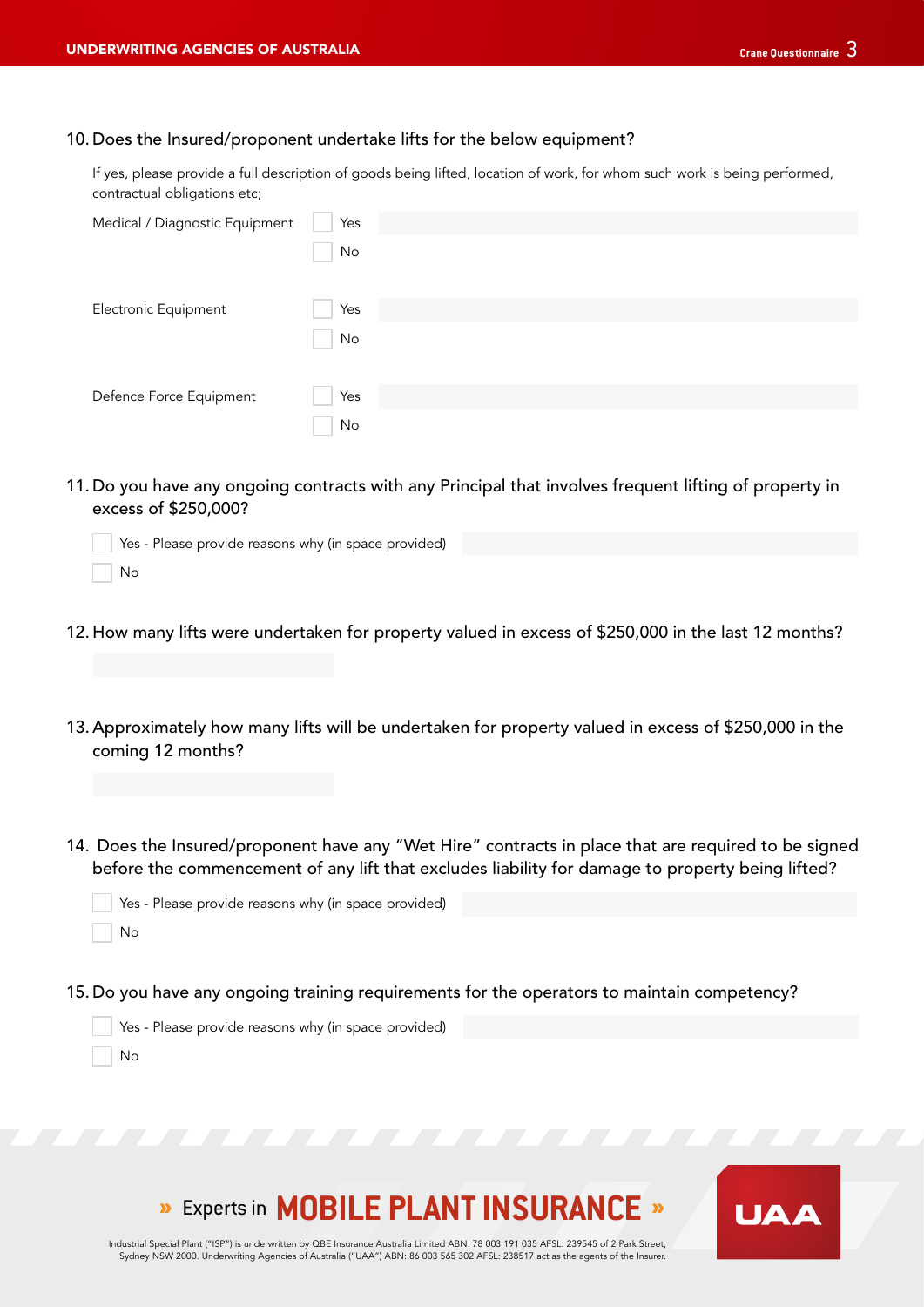### 16. Does the Insured/proponent have any cranes in excess of 350T?

Yes - If yes, please provide further details of operators;

No

| Employee Name | Date of Birth | Number of Operating Hours<br>for Cranes Under 350T | Number of Operating Hours<br>for Cranes 350T or Greater |
|---------------|---------------|----------------------------------------------------|---------------------------------------------------------|
|               |               |                                                    |                                                         |
|               |               |                                                    |                                                         |
|               |               |                                                    |                                                         |
|               |               |                                                    |                                                         |
|               |               |                                                    |                                                         |
|               |               |                                                    |                                                         |

### Declaration

I make the following Declarations and sign this declaration on behalf of all the person or companies nominated in this declaration to be insured:

1. All of the information provided by or on behalf of the persons and companies to be insured in this declaration and any accompanying documents is correct.

2. I declare that where this form is completed in electronic form and submitted without a hand-written signature, the inclusion of a name in the signature panel shall be treated as the signature of the person named in the signature panel.

| Name:      |  |  |
|------------|--|--|
| Position:  |  |  |
| Signature: |  |  |
| Date:      |  |  |

# **»** Experts in **MOBILE PLANT INSURANCE** »

Industrial Special Plant ("ISP") is underwritten by QBE Insurance Australia Limited ABN: 78 003 191 035 AFSL: 239545 of 2 Park Street, Sydney NSW 2000. Underwriting Agencies of Australia ("UAA") ABN: 86 003 565 302 AFSL: 238517 act as the agents of the Insurer.